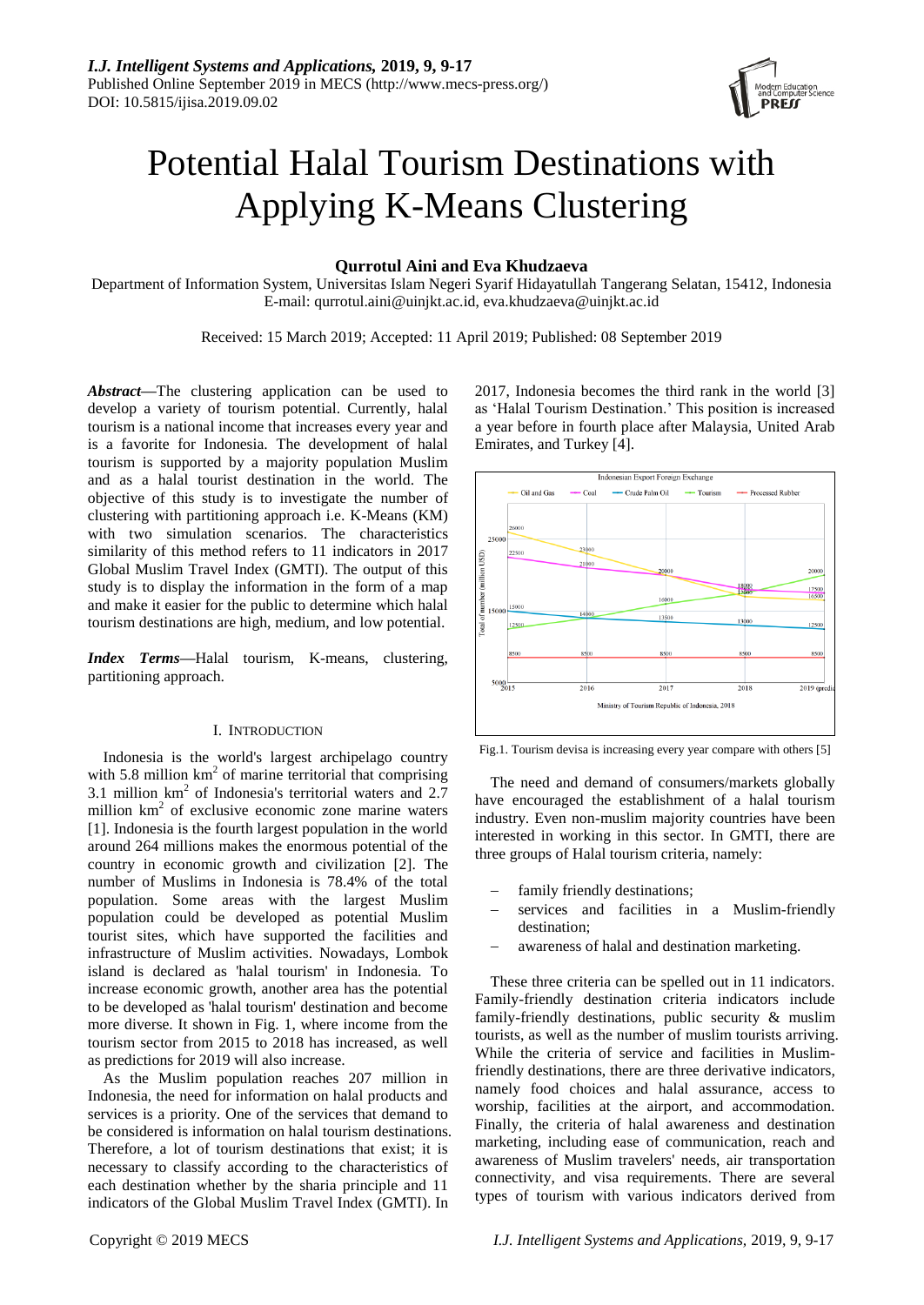each of these criteria, Indonesia needs to prepare and improve the implementation of halal tourism for other areas.

Prior research has been conducted before, for instance, [6] investigated to map tourism destinations, in particular five countries in the Asia Pacific, namely Hong Kong, Singapore, Indonesia, Philippines and Cambodia based on the development of tourism destinations and economic growth. The study stated that the five countries were included in different groups. Hong Kong is in the highest position because it has the highest profitability growth in tourism, which is close to Singapore's position. While Cambodia, Indonesia and Philippine are in the other group.

This study aims to investigate the potential of halal tourism destinations in particular Jawa and Sumatera islands by grouping them using the KM method thus it can be seen which halal tourism destinations are the top priority, medium and less. The remainder of the paper is organized as follows: in Section 2, we present a literature review in particular halal tourism and clustering approach. Meanwhile, the next is Section 3, and we describe the research method in detail. Simulation and results are presented in Section 4. Section 5 presents a discussion and the last, Section 6 is a conclusion of this study.

# II. BASIC THEORY

This section explains the literature that relates directly and supports this study. In general, it is divided into three domains, i.e halal tourism, clustering methods, and related work. Studies refer to books, journal articles, and conferences. The goal of this literature review is to enrich knowledge and the position of this research in tourism destinations.

### *A. Halal Tourism*

Sharia tourism is an activity supported by a variety of facilities and services provided by the community, entrepreneurs, government, and local governments that fulfill sharia provisions [7]. Halal tourism is a new concept of tourism. This is not religious tourism like Umrah and Hajj. Halal tourism is a tourism that serves holidays, by adjusting the holiday style according to the needs and requests of Muslim travelers. In this case, hotels that carry sharia principles do not serve alcoholic beverages and have separate swimming pools and spa facilities for men and women [8].

Halal tourism or sharia tourism has been introduced since 2000 at the meeting of the Organization of Islamic Cooperation (OIC). Halal tourism is a market/consumer demand based on the lifestyle of Muslim tourists during the holidays. Other criteria are flexible, rational, simple and balanced tourism. Tourists are motivated to get happiness and blessings from Allah SWT [9]. The definitions of tourism as stated in Qur'an are as follows:

 *Hijjah* is a trip and pilgrimage to Makkah. This trip is a requirement for every healthy adult Muslim, at least once in a lifetime to do the Hajj.

- *Zejara* is a visit to other holy places.
- *Rihlah* is a journey for other reasons, such as education and trade.

The focus of attention is on directed activities as a component of spiritual journey simply because of Allah SWT. Sharia is a law that determines what is acceptable (halal) and what is unacceptable (haram) in daily life and during the journey [10]. According to [10], there are eight factors that measure halal tourism standards in terms of administration and management for all tourists with the following characteristics:

- Services to tourists must be in accordance with Muslim principles as a whole;
- Guides and staff must have discipline and respect for Islamic principles;
- Arrangement of all activities so as not to conflict with Islamic principles;
- Buildings must be in accordance with Islamic principles;
- Restaurants must follow international standards of halal service;
- Transportation services must have protection system security;
- Availability of places for all Muslim tourists to carry out religious activities;
- Visits to places that do not conflict with Islamic principles.

Based on the characteristics of sharia tourism described by ref. [11], four important aspects below must be considered to support a halal tourism, i.e:

Location

The implementation of the sharia system in the tourist area must be taken into account. The Islamic rules permit the chosen tourist location that can enhance the spiritual values of tourists.

Transportation

The application of a system such as the separation of seats between non-mahram (unrelated) men and women must be run so that Islamic law continues and tourists are comfortable.

Consumption

Islam is very concerned about aspects of halal consumption; it is stated in Q.S Al-Maidah verse 3. The halal aspects here are both of their nature, acquisition and processing. In addition, a study shows that tourist interest in food plays a central role in choosing tourist destinations [12].

Hotels

All work processes and facilities provided run in accordance with sharia principles. According to ref. [13], the service here is not limited to the scope of food or drinks, but also in the facilities provided such as spa, gym, swimming pool, living room and functional for men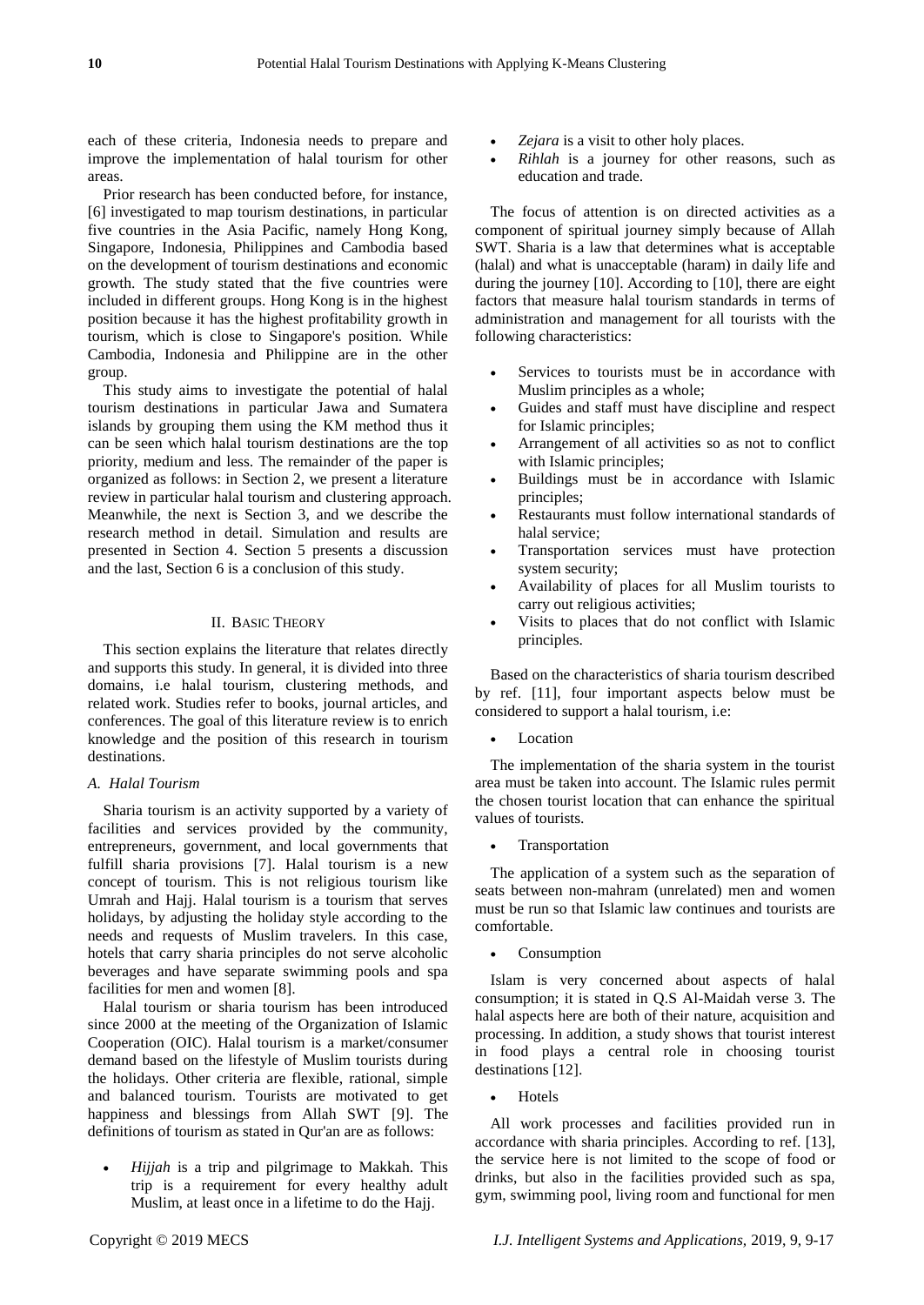and women should be separate.

Refer to [14], the Indonesian tourism is classified in three things, i.e.:

- a. Nature (35%) which includes marine, eco-tourism, adventure;
- b. Culture (60%) which includes history and religious, culinary and shopping, country and city.
- c. Human-made (5%) which includes events, sport, and resort.

#### *B. Indicators for Halal Tourism*

Why is the need for halal tourism so important today? The need and demand of consumers/markets globally have encouraged the establishment of a halal tourism industry. Even non-muslim majority countries have been interested in working in this sector. Other competitive indicators are conceived in Indonesia Muslim Travel Index (IMTI) or Japan Muslim Travel Index (JMTI). All of these institutions/authorities issue the guidelines/benchmarks to measure halal tourism quality and quantity in the form of an index. In GMTI, there are three groups of Halal tourism criteria, namely: [15]

- Family-friendly holiday and safe travel destinations;
- Muslim-friendly services and facilities at destination;
- Halal awareness and destination marketing.

These three criterias can be spelled out in 11 indicators. First criteria, it covers family-friendly destinations, muslim traveler and general safety, and the number of muslim tourists arriving. While the second, it covers dining options and halal assurance, access to prayer places, aiport facilities, and accomodation options. Finally, the third criteria encompass ease of communication, Muslim travel needs, awareness and outreach, air connectivity, and visa requirements [15]. All indicators is depicted in Fig. 2.



Fig.2. GMTI indicators consist of three parts, (1) family-freiendy holiday and safe travel desination; (2) Muslim-friendly services and facilities at the destination; and (3) halal awareness and destination marketing [15].

#### *C. Clustering Approach*

The clustering method can generally be divided into two, hierarchical clustering and partitional clustering [16]. In addition, there are also density-based and grid-based methods which are also often applied in clustering implementation. Here's the explanation:

#### *1) Hierarchical clustering*

In hierarchical clustering, data is grouped through a chart in the form of a hierarchy, where there is a combination of the two groups closest to each iteration or the division of all data sets into clusters. It is shown in Fig. 3. Steps to do hierarchical clustering:

- Identify items with the closest distance
- Combine the items into one cluster
- Calculate the distance between clusters
- Repeat from the beginning until everything is connected

#### *2) Partitional Clustering*

In partitional clustering, data is grouped into a number of clusters without any hierarchical structure between one another. In the partitional clustering method, each cluster has a cluster center point (centroid) and in general, this method has an objective function that is minimizing distance (dissimilarity) from all data to the center of each cluster. Examples of partitional clustering methods: KM, Fuzzy C-Means (FCM) and Mixture Modeling (Fig. 4).



Fig.3. The steps are conducted at the hierarchical clustering. Step 0 is input data *a* and *b*, then grouped into one into *ab*. In Step 2, other entries *d* and *e* are grouped into *de*. Whereas in Step 3, data *c* is combined with *de*. Also, Step 4, the data is arranged between *ab* and *cde* [17]



Fig.4. KM clustering process is divided into three parts [17]

Clustering is a method of grouping based on the size of closeness (similarity). Clustering is different from the group. The group means having the same conditions, if it is not; it certainly is not its group. But the cluster does not have to be the same, the grouping is based on the proximity of an existing sample characteristic, one of them is by using the Euclidean distance formula. There are so many cluster applications since it is not always exactly the same when identifying problems or making decisions. It only tends to have similarities [18].

Clustering is one of the unsupervised data mining methods meaning that the characteristics of each cluster are not predetermined but based on the similarity of the attributes of a group or cluster. Clusters divide data into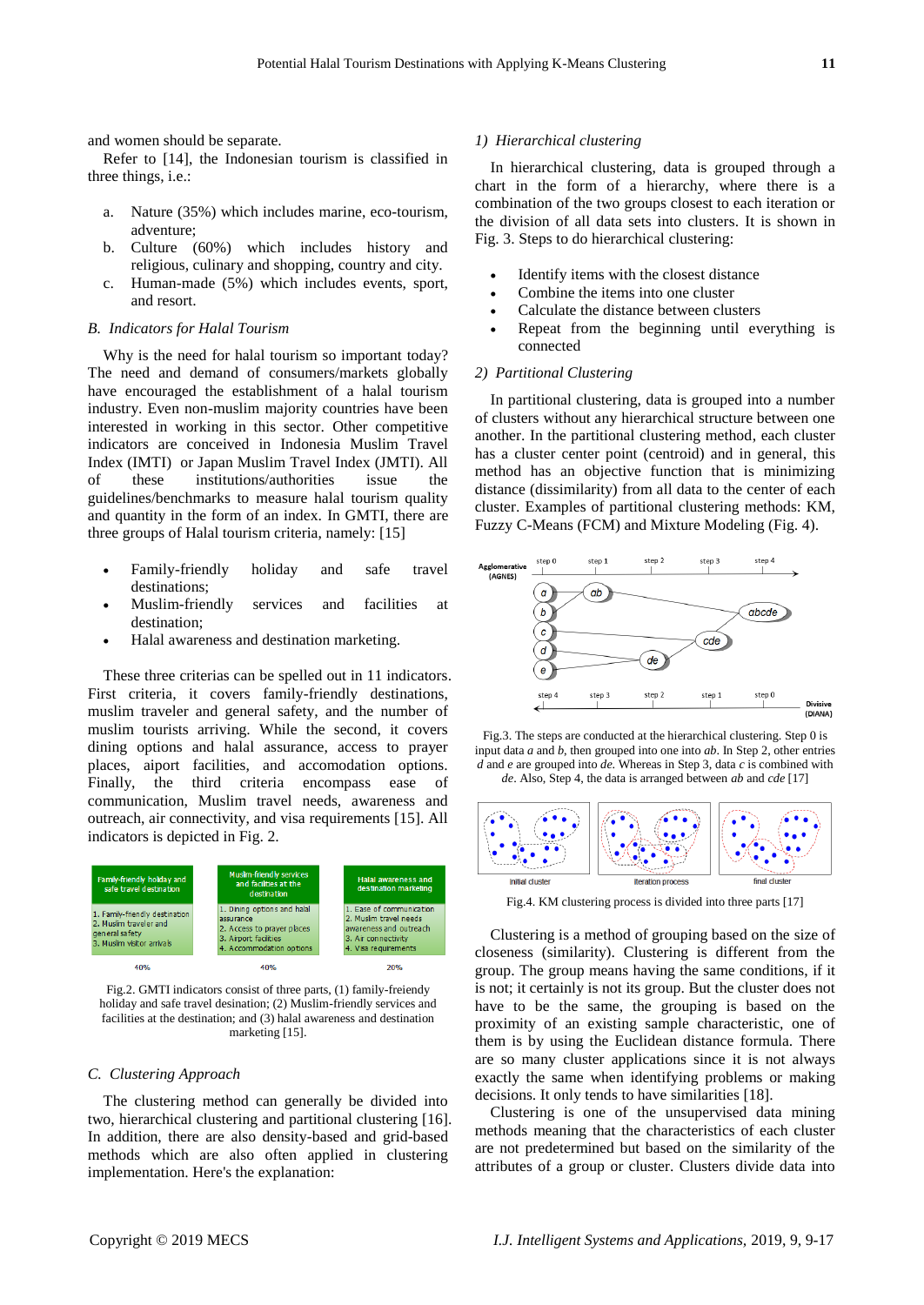groups or clusters based on a similarity of attributes among a set of data, similar attributes are represented as points in a multidimensional space. In data mining, there are two types of clustering methods used in grouping data, hierarchical clustering and non-hierarchical clustering [19]. Clustering is a method of grouping data. According to [16], clustering is a process to group data into several clusters or groups so that data in one cluster has a maximum level of similarity and data between clusters has a minimum similarity.

Clustering is the process of partitioning a set of data objects into subsets called clusters. Objects in clusters are similar in characteristics to each other and different from other clusters. Partitions are not done manually but by using a clustering algorithm. Therefore, clustering is very useful and can find unknown groups in the data. Clustering is widely used in various applications such as business intelligence, image pattern recognition, websearch, biology field, and security. In business intelligence, clustering can manage many customers into many groups for example, grouping customers into clusters with strong similarity characteristics. Clustering is also known as data segmentation because it partitions many data sets into many groups based on their similarity. In addition, it can also be an outlier detection.

There are some benefits of clustering, i.e.:

- A data segmentation method useful in predicting and analyzing certain business problems for examples, market segmentation, marketing, and zoning mapping of the region.
- Identification of objects in various fields such as computervision and image processing

The clustering method must also be able to measure its own ability in an effort to find a hidden pattern in the data being studied. There are various methods that can be used to measure the value of similarity between objects being compared. One of them is the weighted Euclidean distance. Euclidean distance calculates the distance of two points by knowing the value of each attribute on both points (Eq. 1).

$$
f(v_1, v_2) = \sqrt{\sum_{k=1}^{N} (v_1(k) - v_2(k))^2}
$$
 (1)

with  $v_1$  and  $v_2$  as two vectors whose distance will be calculated and *N* denotes the length of the vector. Distance is a commonly used approach to determine the similarity or inequality of two feature vectors expressed by ranking. The smaller the ranking value produced, the higher the similarity between the two vectors.

According to [17], the requirements and challenges that must be met by a clustering algorithm are:

1. Scalability: a clustering method must be able to handle large amounts of data. Currently large amounts of data are very commonly used in various fields such as a database. A large size database not only contains hundreds of objects but

also contains more than millions of objects.

- 2. Analytical ability of various forms of data: clustering algorithms must be able to be implemented in various forms of data such as nominal, ordinal and combined data.
- 3. Finding clusters with unexpected shapes: many clustering algorithms that use Euclidean or Manhattan methods with rounded results even though the results of clustering can be odd and not the same between one another. Therefore we need the ability to analyze clusters of any kind.
- 4. Ability to handle noise: data is not always in good condition. There are times when there is corrupt, incomprehensible or missing data. Because of this system, a clustering algorithm is required to be able to handle damaged data.
- 5. Sensitivity to changes in inputs: changes or additions to the input data can cause changes to existing clusters that can even cause striking changes when using a clustering algorithm that has a low sensitivity level.
- 6. Ability to do clustering for high dimensional data: a group of data can contain many dimensions or attributes. For this reason, clustering algorithms capable of handling data with large amount of dimensions are needed.
- *7.* Interpretation and usability: the results of clustering must be interpreted and can be benefited.

#### *D. K-Means (KM)*

KM method is the most simple and common clustering method because it has the ability to group large amounts of data with fast and efficient computing time. KM is one of the clustering algorithms with centering method. The KM algorithm in its application requires three parameters that are entirely user-defined, namely the number of cluster *k*, cluster initialization, and system distance. Usually KM is run independently with different initialization resulting in different final clusters because this algorithm principally only groups data towards local minimum. One way to overcome the local minimum is to implement the KM algorithm, for *k* given, with several different initial partition values and then partition with the least squares error [20].

KM is a technique that is quite simple and fast in object clustering process (clustering). It defines the centroid or cluster center of the cluster to be the average point of the cluster. In applying the algorithm, if given a set of data  $X = \{x_1, x_2, ..., x_n\}$  with  $x_i = (x_{i1}, x_{i2}, ..., x_{in})$  is a system in real space  $R_n$ , then the KM algorithm will compile partition *X* in a number of *k* clusters (a priori). Each cluster has a midpoint (centroid) which is the mean value of the data in the cluster. The initial stage of the KM algorithm is to randomly select the object as a centroid in the data. Then, the distance between the object and centroid is calculated using the Euclidean distance. The KM algorithm iteratively increases the variation of values in each cluster where the next object is placed in the closest group, calculated from the midpoint of the cluster. The new midpoint is determined if all data has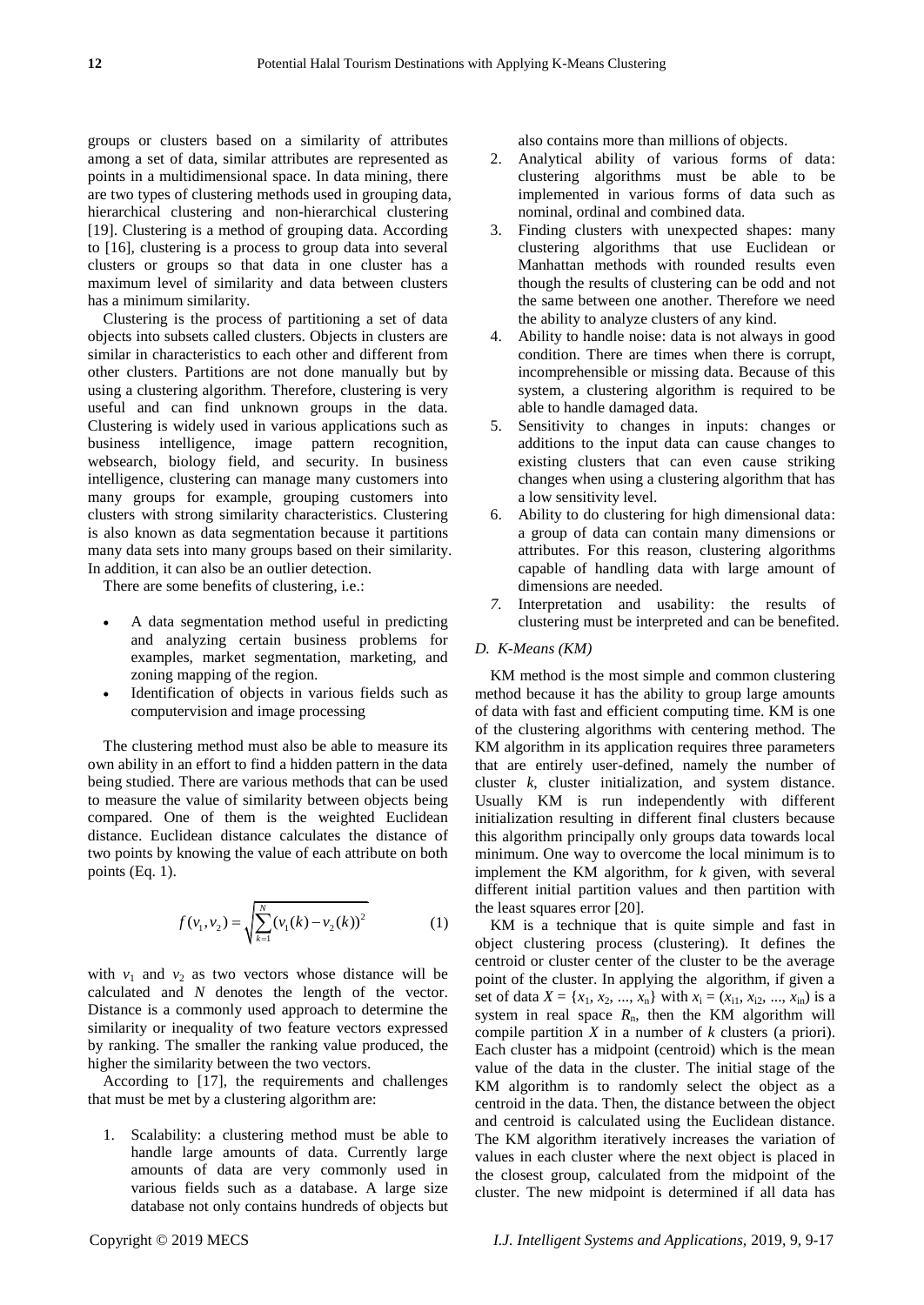been placed in the closest cluster. The process of determining the midpoint and placement of data in clusters is repeated until the midpoint value of all formed clusters does not change anymore. The following description is steps in KM algorithm: [17]

- Step 1: Determine how many clusters *k* from the dataset to be divided.
- Step 2: Specify data k to be the center of the beginning of the cluster location.
- Step 3: Find the nearest cluster center for each data. Thus it means that each cluster center has a subset of datasets, so that it represents part of the dataset. Therefore, cluster *k* has been formed: *C*1, *C*2, *C*3, ..., *C*k.
- Step 4: Find the center of the cluster area for each cluster, and update the location of each cluster center to the new value from the center area.
- Step 5: Repeat steps 3 and 5 until the data in each cluster becomes centralized or completed.

#### III. RELATED WORK

To date, several studies have investigated and explored KM clustering. KM clustering is applied and developed in many domains, for instance in image segmentation and text. Ref. [21] introduced a grid-based KM algorithm for image segmentation. This algorithm is based on the benchmark dataset by taking advantage of the existing KM algorithm and the index maximizing the gray difference between investigated objective gray and background gray. This study also validates the effectiveness of the index proposed by the image results that are consistent with the visual perception of the dataset.

Ref. [22] offers a system that combines image-based techniques, color analysis, and data mining. The design includes segmentation and grid modules, feature extraction, KM algorithm, and k-nearest neighbor clustering and environment modules. The concept of environmental color analysis is also applied to each side of the image grid. This system is tested on many images and can work well in training. Furthermore, [23] offers the procedure to improve the image segmentation. First, the KM clustering algorithm is applied to the input image. Second, the results of previous step are provided as input for the neutrosophic set by defining the neutrosophic domain. Then, neutrosophy was introduced to image segmentation by calculating the values of truth, falsity and indeterminacy each of pixels in the image. The KM grouping algorithm applies neutrosophic logic, implemented to minimize pixel uncertainty. The resulting cluster is then iteratively improved to create images that are fit for segmentation. The results of the proposed method explain that it can be used to get better results on synthetic images and real images.

Meanwhile [24] introduced a scheme for extracting similar groups of articles based on keyword sets using a Term Frequency-Inverse Document Frequency (TF-IDF). Then it is difficult to apply this scheme to clustering

methods such as Hierarchical, KM and Fuzzy C-Means (FCM). As a result, it is proven that FCM grouping is better than hierarchical and KM. The article classification domain is based on the grouping approach that assists improve search efficiency and reduce search time. The text features can be extracted automatically using natural language processing or information extraction tools can be used. Also [25] introduce a rule to match the processing time and the clarification quality of KM cluster algorithms when implemented to cases where the number *n* of objects is big. The most of the known strategies intended to improve the performance of KM algorithms are linked to the initialization or classification steps. In opposite, the rule applies in the convergence step and they prove with computer simulation to find the threshold value and also found out the quality reduction of this method.

#### IV. SIMULATION AND RESULTS

#### *A. Framework and Scenario*

The simulations are carried out in accordance with framework and scenario that was previously made. The framework to cluster the destination halal tourism is shown in Fig. 5. The data is collected in five provinces in Indonesia, i.e. DKI Jakarta, West Sumatera, Great Malang, Riau islands, and Aceh. We collect 54 data of destination halal tourism which spread in Sumatera and Java islands. After that, we conduct scoring and gather in format xls and csv (Fig. 6).



Fig.5. The clustering framework is divided into three parts. First, input side which contains spatial and indictors data. Second, the process part, which apply KM in simulation and analysis the result in evaluation. And the last part, its the outcome i.e. the number of clusters.



Fig.6. Data collection is conducted in three steps. First, we survey to halal tourism destination which recommended by Ministry of Touris. Second, we score the indicators each destination. Third, we record the data in format xls or csv.

In the simulation, we have two scenarios to visualize the clustering. First, we upload and display the Indonesian map. Then we are mapping the spatial coordinates of each halal tourism destination (Fig. 7). After that we set first the number of clusters equal to 3, then the data for 11 indicators (Table 1) for each of

Copyright © 2019 MECS *I.J. Intelligent Systems and Applications,* 2019, 9, 9-17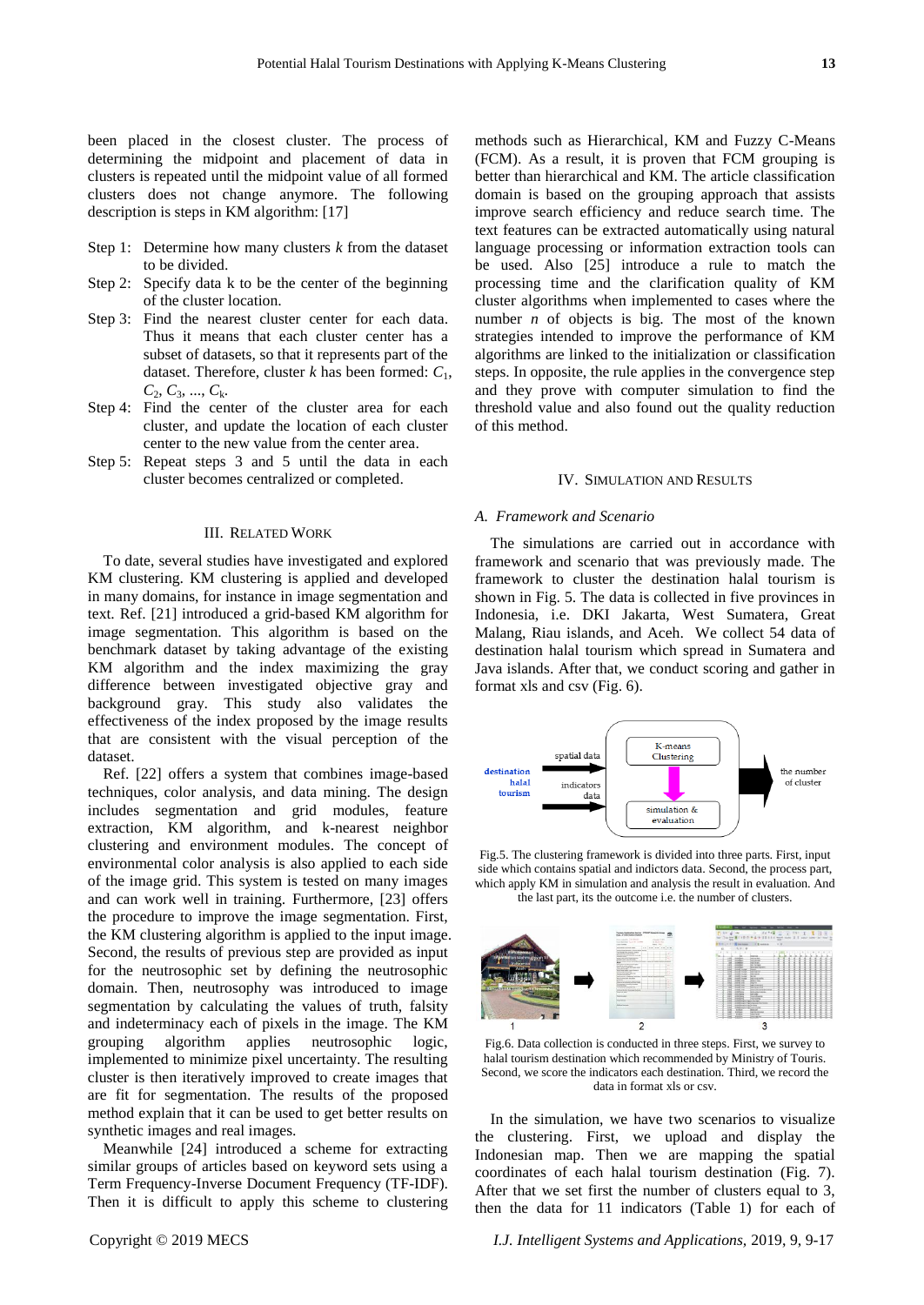destinations are grouped by the KM method by setting the weight of family-friendly holiday (FF), save travel (SF), and a number of muslim visitor (MV) indicators are 20%, the weight of dining option (DO), ease of prayer access (EO), muslim facilities (MF), and adequate accommodation (AA) are 40%. Also, its the same with ease of communication (EC), reach out (RO), air transportation (AT), and visa requirement (VR) have weight 40%. This part has outcome the clustering based only the distance. The second part, the initial process is similar to the first, then, we continue by displaying each cluster allowing for tourism destinations to be recommended according to the value of their indicators in three level of potentials.



Fig.7. Simulation scenario of halal tourism destination in Sumatera and Jawa islands is to show the potential destination or not in accordance to GMTI indicators. The map shows the high potential in green color, meanwhile the low potential site it shows in red color; and last the medium potential is displayed in yelow color.

| Halal<br>Tourism<br>Destination | FF      | <b>SF</b> | MV | D<br>$\Omega$ | EO | MF | А<br>А | EC | R <sub>O</sub> |
|---------------------------------|---------|-----------|----|---------------|----|----|--------|----|----------------|
| Masjid Raya<br><b>Batam</b>     | 90      | 90        | 90 | 90            | 90 | 90 | 90     | 90 | 90             |
| Makam Raja<br>Jafar             | 90      | 90        | 65 | 90            | 90 | 90 | 90     | 90 | 90             |
| Museum<br>Adityawar-<br>man     | 95      | 95        | 95 | 95            | 95 | 95 | 95     | 95 | 95             |
| Taman Sari<br>Gunongan          | 90      | 90        | 90 | 90            | 90 | 90 | 90     | 90 | 90             |
| <b>Batu Secret</b><br>Zoo       | 10<br>0 | 95        | 75 | 80            | 80 | 90 | 80     | 95 | 90             |

Table 1. The Indicators of Halal TourismDestinations (examples)

# *B. Results*

We conduct simulation which is divided into 3 parts. First, initial set up include read, display the Sumatera─Jawa map ("Peta\_Sumatera\_Jawa.jpg"), and destination halal tourism data. Second, the clustering process which apply KM and weighting calculation. Third, the visualization of clustering results in map. Part of KM algorithm procedures with weighting calculation in the first scenario:

```
tic;
cluster=3
%clustering based on position
[cidx, ctrs]=kmeans(xy_map,cluster)
data var=data wisataFFSF;
[bar, kol]=size(data var);
%determining value of each cluster i.e. 
indicators 1-
3=20%, 4-7=40%, and 8-11=40%
value=[];
for i=1:cluster
     no_cluster=find(cidx==i);
     for j=1:length(no_cluster)
val13=sum(data_var(no_cluster(j),1:3))/3*20
/100;
val47=sum(data_var(no_cluster(j),4:7))/3*40
/100;
val811=sum(data_var(no_cluster(j),8:11))/3*
40/100;
        val=val13+val47+val811;
     end
     value=[value;[i val]];
end
%cluster classification based on its value
```
Part of KM algorithm procedures with weighting calculation in the second scenario:

value rank=sortrows(value, 2);

toc;

```
tic;
%determining value of each destination
value=[];
for i=1:bar
     val13=sum(data_var(i,1:3))/3*20/100;
    val47 = sum(data\ var(i,4:7))/3*40/100;val811=sum(data_var(i,8:11))/3*40/100;
    val(i) = val1\overline{3} + val47 + val811;end
val=val';
data eval=[xy_map val];
cluster=3;
[cidx, ctrs]=kmeans(val,cluster)
%clustering based on position
data_eval2=[data_eval cidx];
toc;
```
In the second scenario, it is almost the same as the first scenario process, that is, after obtaining 3 clusters, the process is continued with determining the potential of halal tourism destinations in each cluster, where the highest value as the high potential tourism destination. The result is shown in Fig. 9 and 10.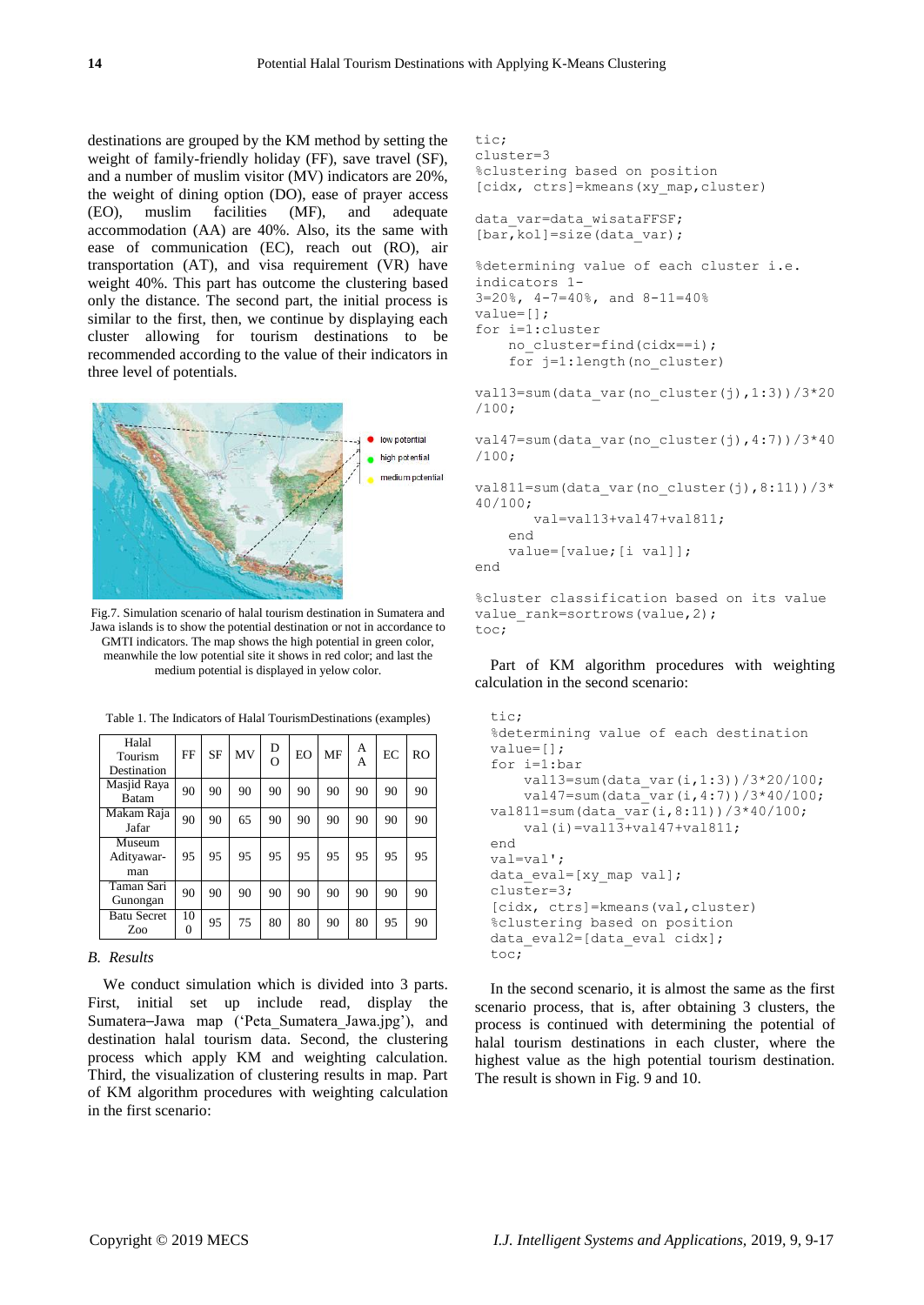

Fig.8. The map shows the result of halal tourism destination in first scenario. There are 3 clusters that each destination display the color, (a) indicate the first iteration and (b) it displays the second iteration.



Fig.9. The map shows the result of halal tourism destination in second scenario. There are three classification of halal tourism potential in each cluster which is shown in first scenario, which indicate the potential halal tourism in Aceh province.



Fig.10. The map shows the result of halal tourism destination in second scenario, which indicate the potential halal tourism in Jakarta province.

The precision and accuracy of the KM clustering applied to halal tourism data in Indonesia are obtained by calculating the coefficient standard error and mean square error. The results of KM performance in scenario 1 can be seen in Table 2.

Table 2. Cluster Performance with KM

| Parameter                        | Values                                                       |                                                                                             |                                                                                                                                        |  |  |
|----------------------------------|--------------------------------------------------------------|---------------------------------------------------------------------------------------------|----------------------------------------------------------------------------------------------------------------------------------------|--|--|
| Number of<br>cluster             | 3                                                            | 5                                                                                           | 7                                                                                                                                      |  |  |
| Number of<br>instances           | 54                                                           | 54                                                                                          | 54                                                                                                                                     |  |  |
| Number of<br>attributes          | 11                                                           | 11                                                                                          | 11                                                                                                                                     |  |  |
| Number of<br>iterations          | 6                                                            | 5                                                                                           | 5                                                                                                                                      |  |  |
| Time to build<br>model (s)       | 0.02                                                         | 0.03                                                                                        | 0.01                                                                                                                                   |  |  |
| Cluster sum of<br>squared errors | 17.687                                                       | 15.572                                                                                      | 14.514                                                                                                                                 |  |  |
| Clustered<br><b>Instances</b>    | 12 (22%)<br>0<br>17 (31%)<br>1<br>$\mathfrak{D}$<br>25 (46%) | 10(19%)<br>0<br>1<br>17 (31%)<br>15(28%)<br>2<br>$\overline{3}$<br>11(20%)<br>$1(2\%)$<br>4 | 10(19%)<br>0<br>2(4%)<br>1<br>15 (28%)<br>$\overline{2}$<br>$\mathbf{3}$<br>10(19%)<br>$1(2\%)$<br>4<br>5<br>15 (28%)<br>$1(2\%)$<br>6 |  |  |
| Coefficient<br>standard error    | 0.2121                                                       | 0.1990                                                                                      | 0.1922                                                                                                                                 |  |  |
| Mean square<br>error (MSE)       | 0.3275                                                       | 0.2884                                                                                      | 0.2688                                                                                                                                 |  |  |

# V. DISCUSSION

The results of this study show the potential level of halal tourism destinations in Indonesia, taking into account 11 indicators according to the 2017 GMTI. The level of halal tourism potential includes low, medium and high. The prior study [6] has noted the importance of mapping five tourist destination countries, i.e Cambodia, Hong Kong, Indonesia, the Philippines, and Singapore in the Asia Pacific are grouped by considering tourism and economic indicators for 5 years.

The information collected is divided into two components, namely: (1) tourism expenditure and profitability of tourism activities and (2) tourism development and economic growth using multivariate techniques. The result is a two-dimensional map in three clusters where Hong Kong and Singapore are the most mature markets; Indonesia and the Philippines with a moderate growth rate; and Cambodia, which shows the potential to be further encouraged in terms of growth and tourism development. The similarity of grouping in the current study is the division of 3 clusters with color displays to make it simpler for the public to get information. The advantage of the current study is the implementation of K-mean clustering in two different scenarios. The application of these two scenarios aims to investigate the different forms of distribution of potential levels for each region. Data is obtained from the Indonesian Ministry of Tourism which includes four provinces and one particular city that has promoted itself as a halal tourism destination. The first scenario aims to obtain visualization of 3 clusters for the five regions in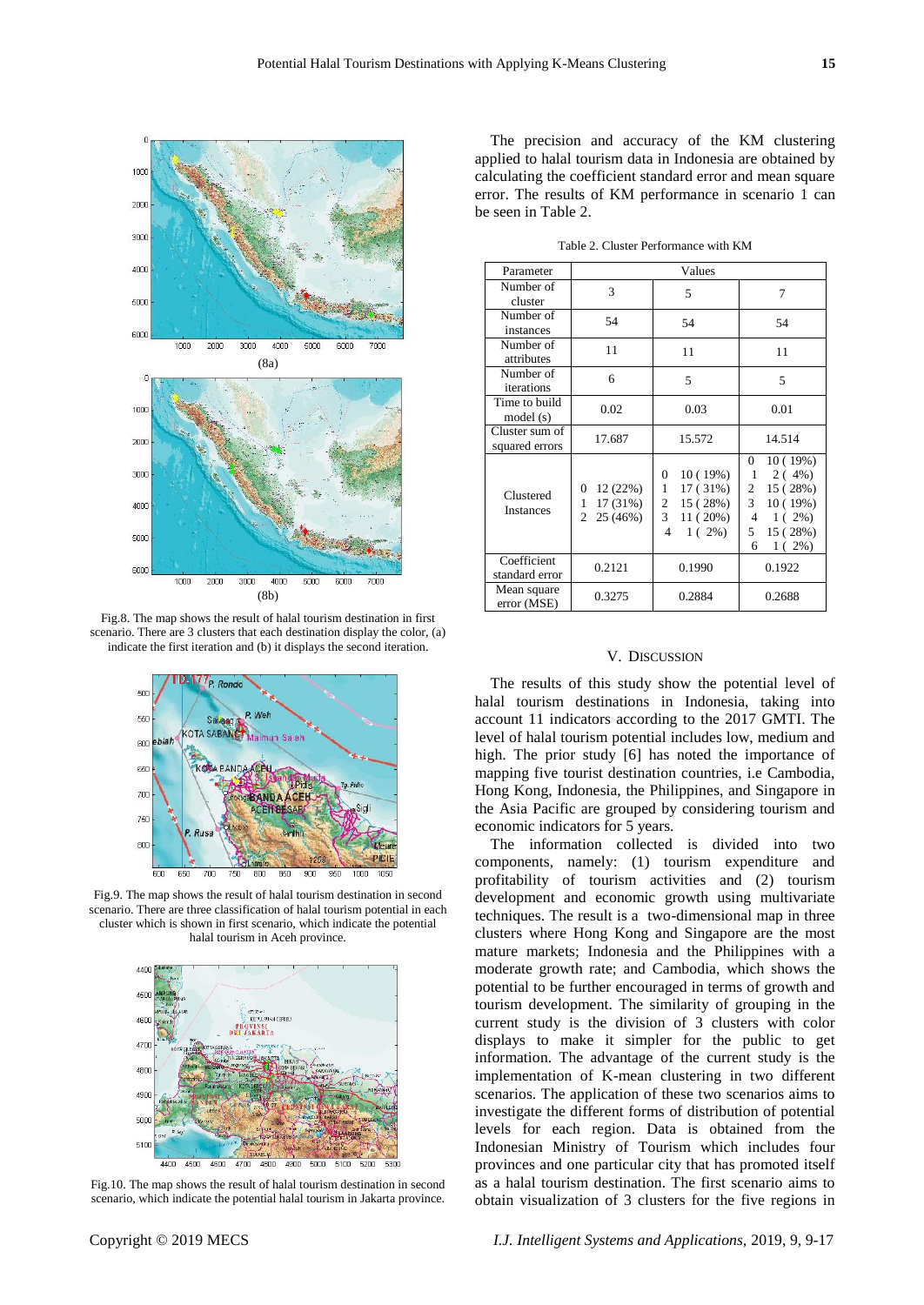low, medium and high potential. While the second scenario aims to map halal tourism areas in three levels of potential in each province, the investigation of the clustering method needs to be done to obtain the performance of each method particularly in spatial information and a reference as to define the best method in clustering.

#### VI. CONCLUSION

The present study was designed to determine the potential level of each halal tourism destination recommended by the Ministry of Tourism Republic of Indonesia. The author determines the potential level refers to the GMTI 2017 indicator and the KM partition clustering. Simulation is conducted with 3, 5, and 7 clusters. The results show that the more clusters, the better the accuracy and precision. In scenario 1, for three clusters, there are 46% instances in cluster number 2. Likewise in five and seven clusters, the most of instances in clusters number 1 and number 2, 5 respectively. The advantages use of KM in data on halal tourism destinations are general and easy to implement; the time needed for model building is relatively faster and flexible for many application areas. The main weakness of this study was the paucity of the unsupervised method, i.e., an obtained cluster is not optimal, because point k is initialized randomly before the algorithm is executed. Therefore, the grouping of data obtained can vary. If the values obtained randomly for initialization are not good, the obtained groupings are not optimal; (2) the increasing number of attributes the higher the dimensions, therefore the search for the closest distance between points *k* with other points in the attribute is increasingly more complex. Toward future work, it is necessary to apply the supervised method so that it can compare the results of accuracy and precision to determine the best results. The supervised methods include regression, decision trees, and random forests.

#### ACKNOWLEDGMENT

We would like to thank Directorate of Higher Education Islamic Religious, Directorate General of Islamic Education, Ministry of Religion Affairs Republic of Indonesia under DIPA Grants: 025.04.07.2132.050.514.004.A.521219.

#### **REFERENCES**

- [1] C. Motik and Indonesian Ocean Council, *The Wealth of My Country Maritime Country*. Secretariat of Indonesia Ocean Council, Ministry of Marine Affairs and Fisheries Republic of Indonesia, Jakarta, Indonesia, 2010. (in Indonesian)
- [2] World Bank. (2017) Population, total: All Countries and Economies. [Online]. Available: [https://data.worldbank.org/indicator/SP.POP.TOTL](https://data.worldbank.org/indicator/SP.POP.TOTL,)
- [3] CrescentRating. (2018) Global Muslim Travel Index (GMTI) 2017. [Online]. Available: [https://www.crescentrating.com/reports/gmti2017](https://www.crescentrating.com/reports/gmti2017-gmti40.html) [gmti40.html](https://www.crescentrating.com/reports/gmti2017-gmti40.html)
- [4] CrescentRating. (2017) Global Muslim Travel Index (GMTI) 2016. [Online]. Available: https://www.crescentrating.com/reports/gmti2016 gmti40.html
- [5] Ministry of Tourism Republic of Indonesia. (2018) Program of Developing Halal Tourism. National Dialogue. (in Indonesian)
- [6] O. Claveria, "Two-dimensional Mapping of Asia Pacific Destinations Combining Tourism and Economic Indicators," *Asia Pacific Journal of Tourism Research*, vol. 22, no. 7, pp. 1-15, 2017.
- [7] Ministry of Tourism Republic of Indonesia. (2012) Ministry Promote Indonesia as World Sharia Tourism Destination. [Online]. Available: [http://www.kemenpar.go.id:](http://www.kemenpar.go.id/)

<http://www.kemenpar.go.id/asp/detil.asp?c=16&id=2042>

- [8] F. Wuryasti. (2013) Halal Tourism, a New Concept Tourism Activities in Indonesia. [Online]. Available: [https://travel.detik.com/travel-news/d-2399509/wisata](https://travel.detik.com/travel-news/d-2399509/wisata-halal-konsep-baru-kegiatan-wisata-di-indonesia)[halal-konsep-baru-kegiatan-wisata-di-indonesia](https://travel.detik.com/travel-news/d-2399509/wisata-halal-konsep-baru-kegiatan-wisata-di-indonesia)
- [9] L. Munirah and H. N. Ismail. (2012) Muslim Tourists' Typology in Malaysia: Perspectives and Challenges. In *Proc. Tourism and Hospitality International Conference*.
- [10] G. Kovjanic, "Islamic Tourism as a Factor of the Middle East," *Turizam, vol.* 18, no. 1, pp. 33-43, 2014.
- [11] S. Chookaew, O. Chanin, J. Charatarawat, P. Sriprasert, S. Nimpaya, "Increasing Halal Tourism Potential at Andaman Gulf," *Journal of Economics, Business and Management*, vol. III, no. 7, pp. 277-279, 2015.
- [12] P. Moira, D. Mylonopoulos, A. Kontoudaki, "The Management of Tourist"s Alimentary Needs by the Tourism Industry," *International Journal of Culture and Tourism Research*, vol. 5, no. 1, pp. 129-140, 2012.
- [13] W. Sahida, S. A. Rahman, K. Awang, and Y. C. Man, "The Implementation of Shariah Compliance Concept Hotel: De Palma," in *Proc. 2nd International Conference on Humanities, Historical and Social Sciences,* 2011.
- [14] D. R. Ratman. (2016) Development Tourism Destination Priority 2016-2019. [Online]. Available: [http://www.kemenpar.go.id/userfiles/Paparan%20-](http://www.kemenpar.go.id/userfiles/Paparan%20-%20Deputi%20BPDIP.pdf) [%20Deputi%20BPDIP.pdf](http://www.kemenpar.go.id/userfiles/Paparan%20-%20Deputi%20BPDIP.pdf) (current October 2018) (in Indonesian)
- [15] CrescentRating. (2016) The 11 Criteria That Make Up The Global Muslim Travel Index 2016. [Online]. Available:: https://www.crescentrating.com/magazine/travel-indexand-rankings/3857/the-11-criteria-that-make-up-theglobal-muslim-travel-index-2016.html (current December 2018)
- [16] P. N. Tan, M. Steinbach, and V. Kumar, *Introduction to Data Mining*. Boston, USA: Pearson Education, 2006.
- [17] J. Han, M. Kamber, J. Pei, *Data Mining Concept and Techniques*, 3rd ed. Amsterdam, Holland: Morgan Kaufmann-Elsevier, 2012.
- [18] F. Rangkuti, *Inventory Management: Application in Business* (Indonesian). Jakarta, Indonesia: Grafindo Persada, 2004.
- [19] B. Santosa, *Data Mining: Technique of Utilization Data for Business Purposes* (Indonesian). Yogyakarta, Indonesia: Graha Ilmu, 2007.
- [20] A. K. Jain, "Data Clustering: 50 Years Beyond K-Means," *Pattern Recognition Letters*, vol. 31, no. 8, pp. 651-666, 2010.
- [21] T. Shi, P. Wang, P. Wang, S. Yue, "Application of Gridbased K-means Clustering Algorithm for Optimal Image Processing," *Computer Science and Information Systems*, vol. 9, no. 4, pp. 1679-1696, 2012.